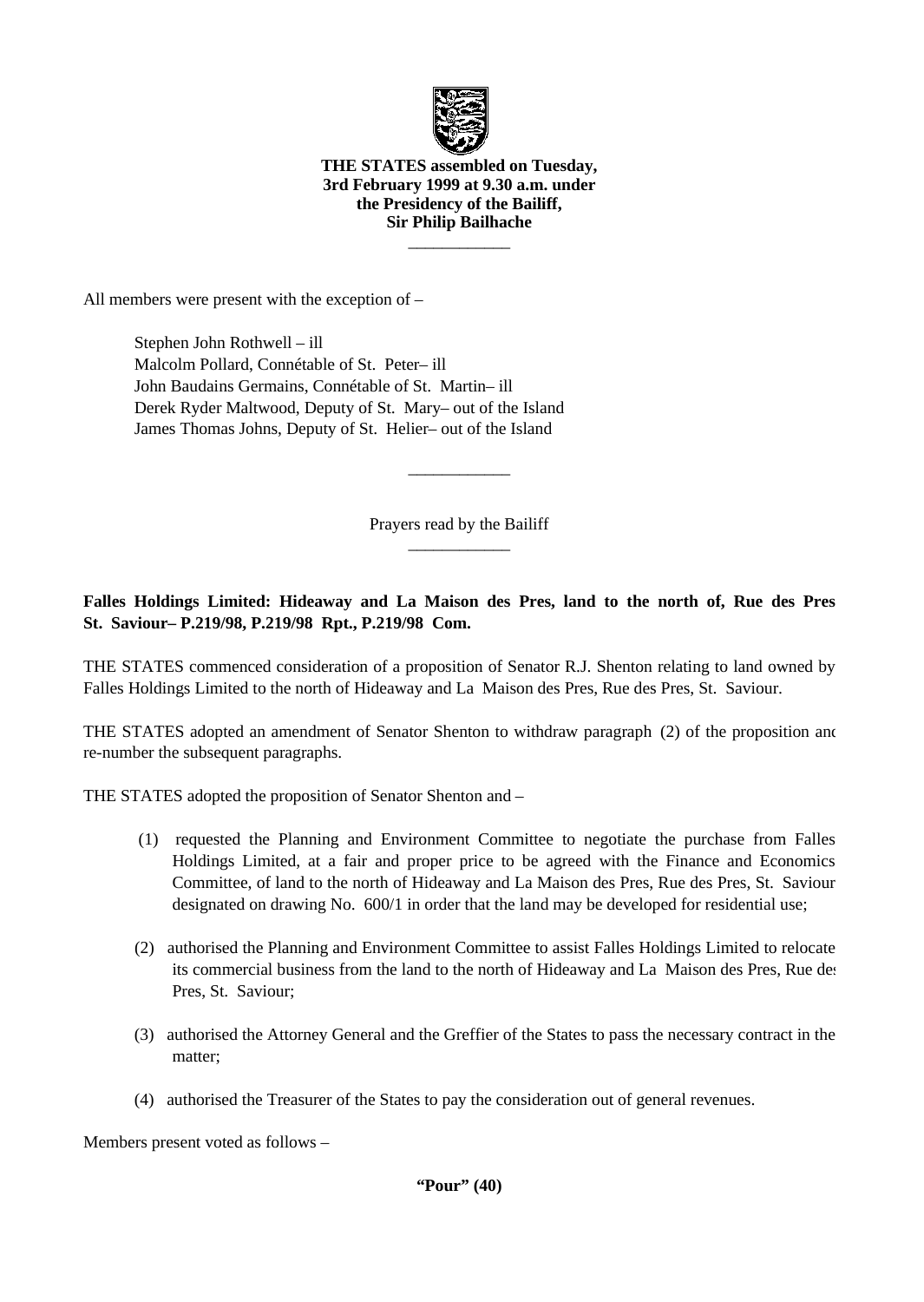#### **Senators**

Shenton, Horsfall, Le Maistre, Stein, Bailhache, Syvret, Norman, Walker, Kinnard.

### **Connétables**

St. Lawrence, St. Mary, St. Brelade, Grouville, St. Helier, St. Ouen, St. John, Trinity, St. Savi St. Clement.

# **Deputies**

Wavell(S), H. Baudains(C), Le Sueur(H), Coutanche(L), S. Baudains(H), Trinity, Pullin(S), Duham (S), Dorey(H), Breckon(S), Grouville, Huet(H), St. Martin, St. John, Le Main(H), Blampied(H), Crowcroft(H), Vibert(B), de la Haye(B), St. Peter, St. Ouen.

# **"Contre" (4)**

# **Senator**

Quérée.

# **Deputies**

Layzell(B), Dubras(L), G. Baudains(C).

Deputy M.A. Le Geyt of St. Saviour and Deputy G.E. Rabet of St. Helier, having declared an interest in the matter, withdrew from the Chamber before consideration of this item.

# **Oakfield Playing Field: construction of school - P.255/98**

THE STATES, adopting a proposition of the Planning and Environment Committee decided to support the Planning and Environment Committee's intention to grant permission for the construction of a new two-storey school on Oakfield Playing Field, St. Saviour (as shown on Drawing No.  $602/1$ ), which is situated within a area designated as Green Zone on the Island Plan as amended 1-87, as an exception to the States' policies regarding the development of land within the Green Zone.

# **Financial Services Commission (Amendment No. 3) (Jersey) Law 199 – P.261/98**

THE STATES, subject to the sanction of Her Most Excellent Majesty in Council, adopted a Law entitled the Financial Services Commission (Amendment No. 3) (Jersey) Law 199 – P.261/98.

# **The Beaulieu Convent School Trust: Act of Incorporation – P.265/98, P.265/98 Rpt.**

THE STATES, adopting a proposition of the Deputy of Trinity, granted the prayer of a Petition of Members of the Management Committee of the Beaulieu Convent School that the States of Jersey may grant to The Beaulieu Convent School Trust an Act of Incorporation subject to confirmation by Her Most Excellent Majesty in Council.

# **Projet de Loi accordant un Acte d'Incorporation à l'Association dite "The Beaulieu Convent School Trust" – P.6/99**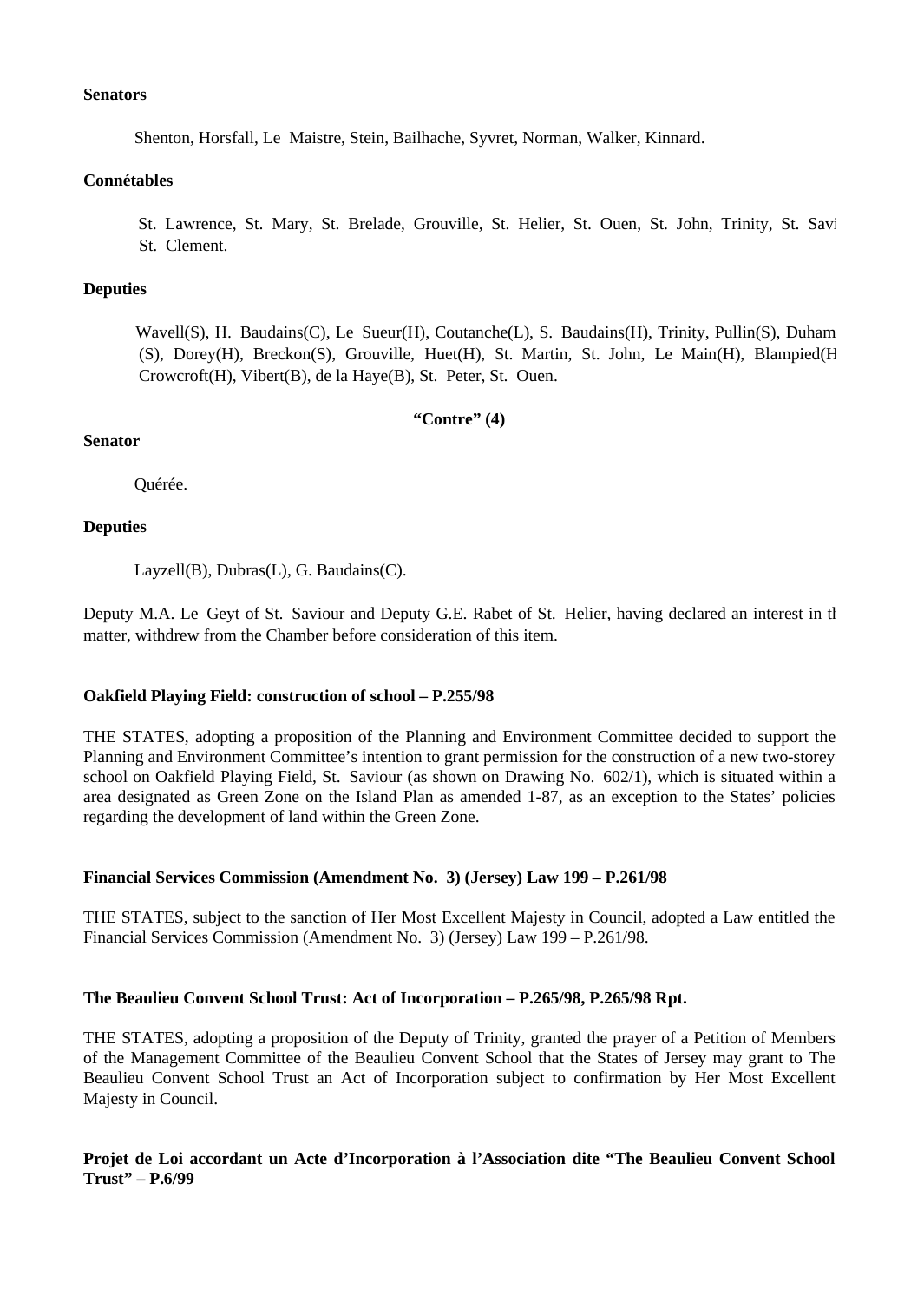THE STATES, subject to the sanction of Her Most Excellent Majesty in Council, adopted a Law entitled the Loi Accordant un Acte d'Incorporation à l'Association dite "The Beaulieu Convent School Trust".

### **Law Reform (Disclosure and Conduct before Action) (Jersey) Law 199 – P.1/99 (revised)**

THE STATES, subject to the sanction of Her Most Excellent Majesty in Council, adopted a Law entitled the Law Reform (Disclosure and Conduct before Action) (Jersey) Law 199 .

# **Police Force (Amendment No. 7) (Jersey) Law 1998 (Appointed Day) Act 199 – P.4/99**

THE STATES, in pursuance of Article 3 of the Police Force (Amendment No. 7) (Jersey) Law 1998, made an Act entitled the Police Force (Amendment No. 7) (Jersey) Law 1998 (Appointed Day) Act 1999.

# **Adoption (Amendment No. 4) (Jersey) Law 199 – P.5/99 (revised)**

THE STATES commenced consideration of the draft Adoption (Amendment No. 4) (Jersey) Law 199 and adopted the Preamble and Article 1.

Article 2 was adopted, the States having accepted an amendment of the Health and Social Services Committee that in paragraph (2) after the word'members' there should be inserted the words "or officers".

Articles 3, 4 and 5 were adopted.

THE STATES, subject to the sanction of Her Most Excellent Majesty in Council, adopted a Law entitled the Adoption (Amendment No. 4) (Jersey) Law 199 .

#### **Investment Business (Jersey) Law 1998 (Appointed Day) Act 199 – P.7/99**

THE STATES, in pursuance of Article 42 of the Investment Business (Jersey) Law 1998, made an Act entitled the Investment Business (Jersey) Law 1998 (Appointed Day) Act 1999.

#### **Investment Business (Amendment) (Jersey) Law 199 – P.8/99**

THE STATES, subject to the sanction of Her Most Excellent Majesty in Council, adopted a Law entitled the Investment Business (Amendment) (Jersey) Law 199 .

#### **Collective Investment Funds (Amendment) (Jersey) Law 1998 (Appointed Day) Act 199 – P.9/99**

THE STATES, in pursuance of Article 21 of the Collective Investment Funds (Amendment) (Jersey) Law 1998, made an Act entitled the Collective Investment Funds (Amendment) (Jersey) Law 1998 (Appointed Day) Act 1999.

#### **Elizabeth Terminal: lease of office accommodation to C.I. Handling Limited – P.10/99**

THE STATES, adopting a proposition of the Harbours and Airport Committee –

 (a) renewed the lease to Channel Islands Handling Limited (Emeraude Lines) of 525 square feet of ground floor offices and 710 square feet of first floor offices (letting number E8) at Elizabeth Harbour Terminal, St. Helier, for a period of nine years from 1st November 1998, at an annua rental of £20,270.82 (representing an average rate of £16.41 a square foot), subject to annual